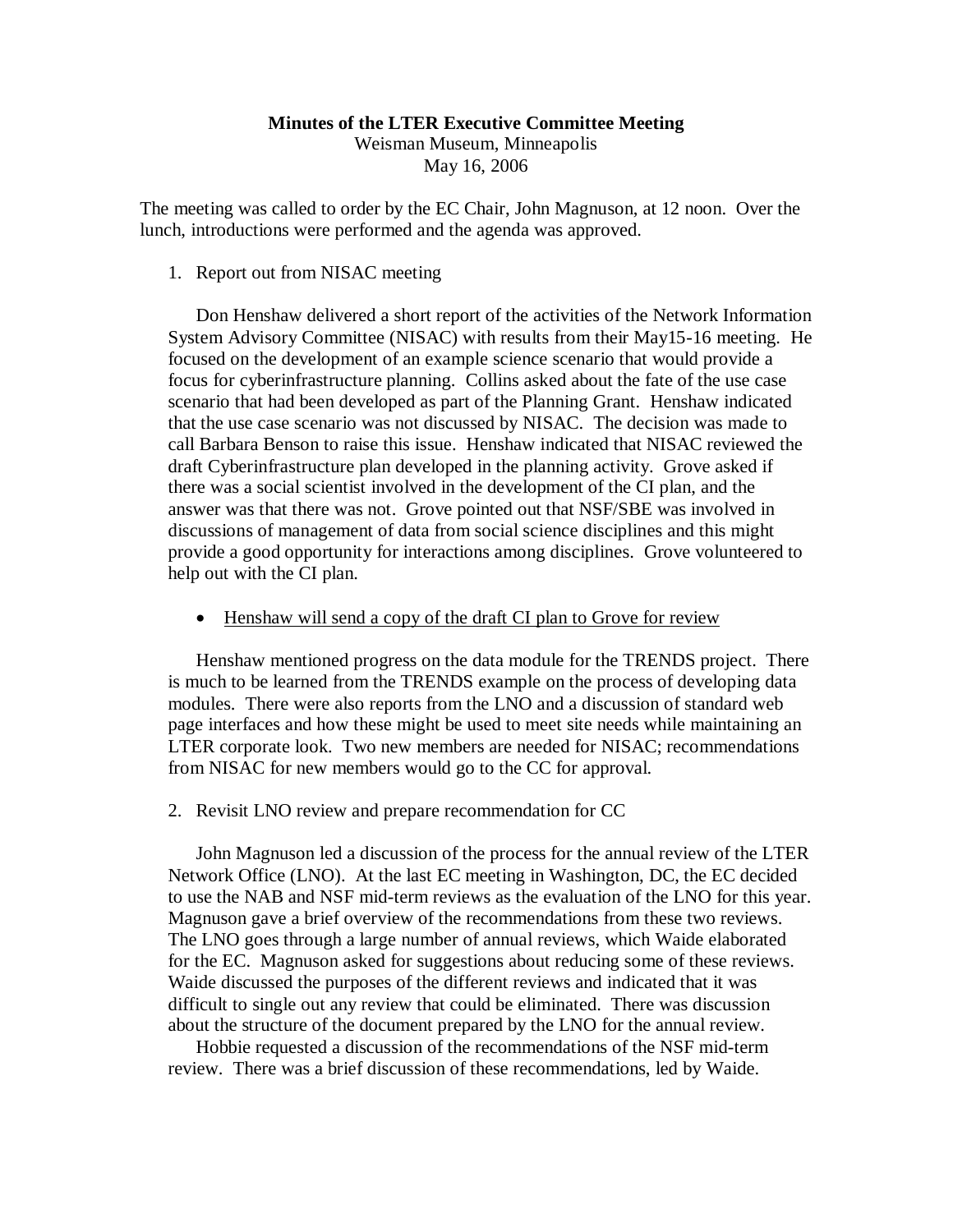Hobbie suggested that there was a role for the LTER sites in developing or approving metrics for the performance of the LNO.

Hobbie further suggested that the recommendation for the LNO to be proactive in finding ways to move the planning grant recommendations forward across a range of funding scenarios should also be discussed with the EC. Waide indicated that that issue should form a part of the LNO review in 2007.

Hobbie mentioned the recommendation to find more effective methods of determining the needs of the sites, which he indicated was related to the next agenda item.

## 3. Ways to improve the site survey

Hobbie led a discussion on the structure of the survey, and suggested that the survey needed to be revised to meet the goals set out by the mid-term review. Waide suggested that one problem with the present survey was that it had too many functions. Collins pointed out that a repeated survey does serve the function of measuring progress. Hobbie suggests that one problem is to get the sites to actually think about and define what they need. He argued strongly that there needs to be an effective mechanism to get the sites to communicate their needs. Grove indicated that there was a need for a long-term data set to track change over time. Waide suggested that the survey might be broken into science, IM, and education sections. Collins reviewed the objectives that led to the movement of the LNO and suggested that the CC has failed to provide consistent input to the LNO. Magnuson summarized this discussion and suggested an ad hoc committee to continue a review of the survey with the goal of dealing with defining site needs and developing an appropriate survey to determine whether needs are being met. Hobbie recommended that the specifics of the duties of the new Network Board include their responsibilities with regard to determining and communicating the needs of sites and their network. Zimmerman suggested a half day workshop of Executive Board focused on the future and based on the results of the planning grant. This workshop would list and prioritize activities that would enable next big science issues for LTER.

- The Executive Board should conduct such a workshop
- This workshop should not address specifics of the survey

The communication plan for the LNO will address the responsibilities of the LNO, the PIs, and the individual scientists in enhancing communication.

## 4. NEON discussion

In a closed session, Scott Collins led a discussion of recent changes at NSF regarding NEON.

5. Strategy for draft governance plan/bylaws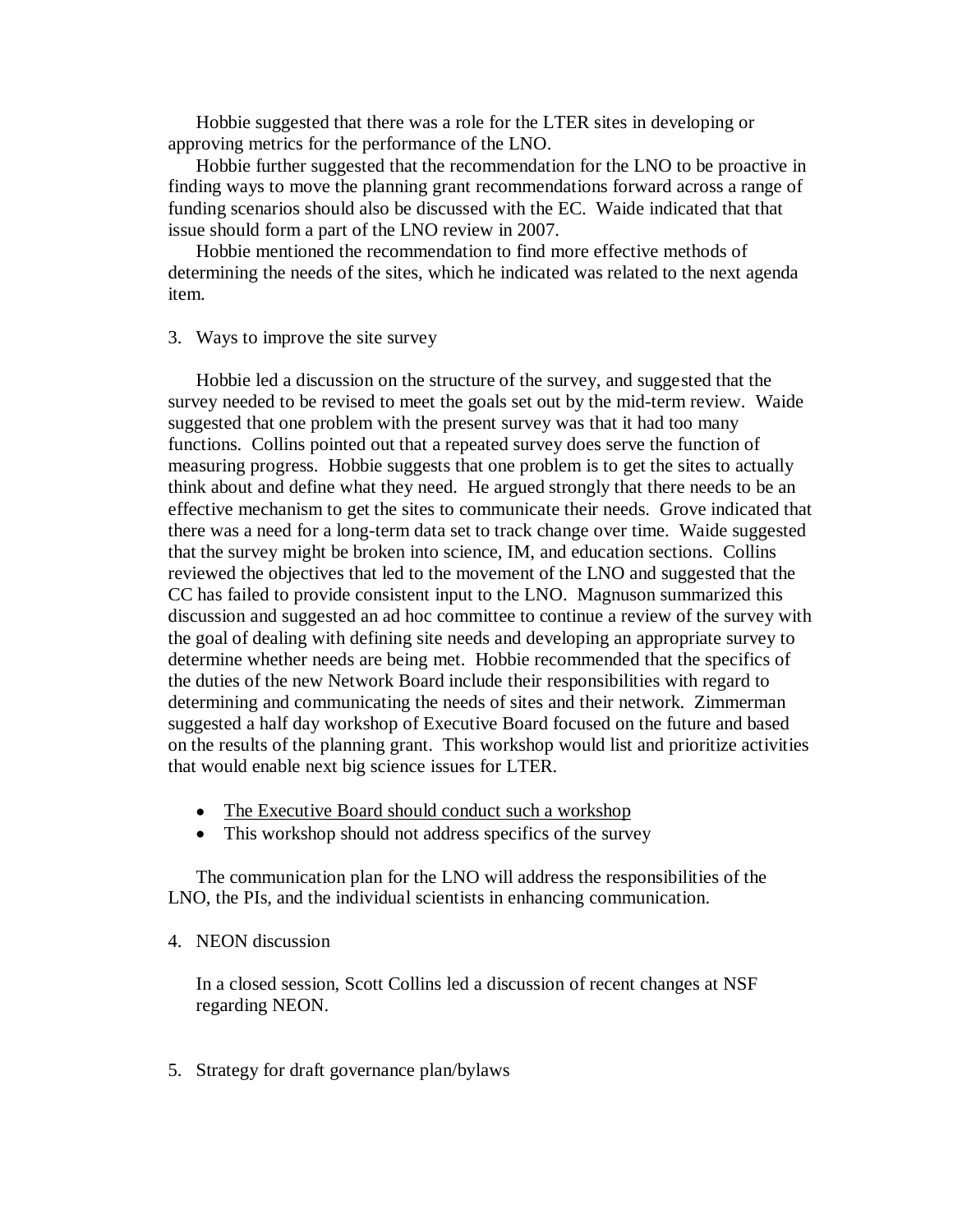John Magnuson led a discussion on the strategy for presenting the new bylaws and the implications should they pass. The goal is a vote or a vote in principle with a committee to complete details. Several implementation issues will exist if the new bylaws are approved. The operation of the Science Council is one of these. The election of either a chair or chair-elect will take place in September. Magnuson is willing to either step down in the fall or serve for a year while the chair-elect is trained.

Bob Waide presented a financial analysis of the cost implications of the new bylaws. Childers asked whether the estimates for salary for the chair included fringe benefits and IDC. The answer is no, but there may be mechanisms that will not require fringes or IDC to be paid. The shortfall under the best case scenario is between \$35-50,000. Costs could be reduced if the size of the Executive Board is reduced, or if one of their meetings is via videoconference. A brief discussion of the PolyCom videoconferencing system ensued. Additional savings could be made if the Executive Board and the Science Council met at the same time.

John Magnuson requested a recommendation from the EC as to the action or actions needed to address the financial implications of the new bylaws. Deb Peters suggested adding \$10,000 for discretionary travel for the Chair. Childers suggested that Waide should initiate budget discussions with Henry if the bylaws pass. One approach might be to develop a pie chart with the overhead costs of the network administration to show the actual administrative cost. Suggestions included to start with 4 months salary for the Chair and to note that the status of standing committees is under review.

Magnuson asked the EC what it would take for them as individuals to serve as Chair. Answers included a post-doc (Peters) or 4 months salary (Childers and Hobbie). The consensus was to budget \$60,000 without a specific target for that money. The implication is that 4 months of effort would be expected.

The amounts budgeted for meetings of the Science Council and Network Board were discussed. The value of face-to-face meetings should not be underestimated.

Note-taking of meetings needs to be addressed. Minutes should be circulated and approved, so travel for a note-taker needs to be included. Zimmerman pointed out that communication of the results of the Executive Board would become more important under the new bylaws. Collins suggested that a secretary should be appointed for the Network Board.

A discussion of funds for standing committees ensued. There was some discussion of the possibility of eliminating some committees, but the consensus was that this kind of decision should be taken with deliberation. The decision was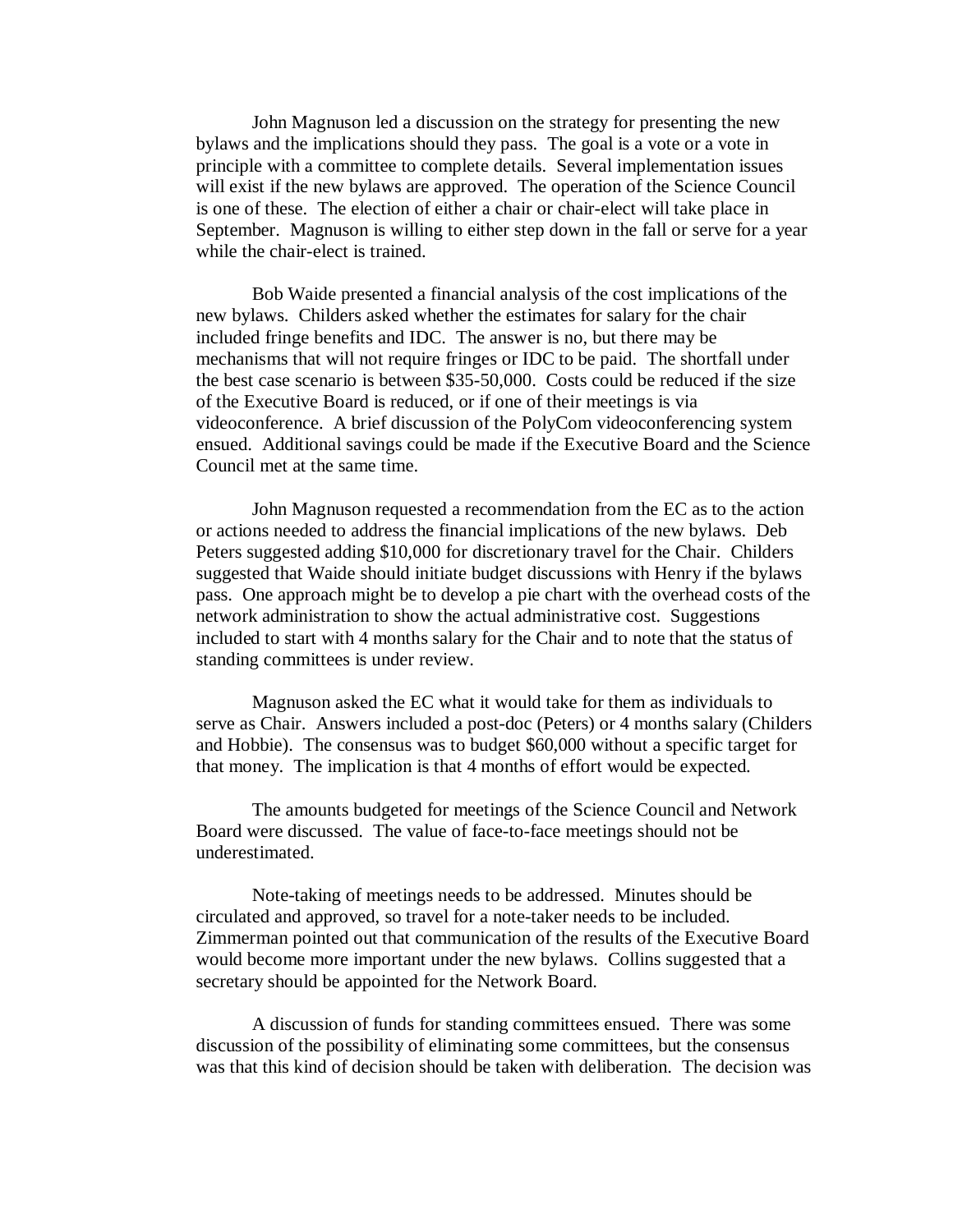made to reduce the funds for standing committees by half, so that some committees would meet every other year.

The EC authorized Waide to take the agreed upon budget for a discussion with Henry and possibly Penny. In the event that a negative reply is received, the LNO will develop alternative strategies for funding as much of the new governance costs as possible. The request for funds for governance should come from the Network, not from the LNO. Magnuson suggested a letter from the CC as one alternative.

# • Develop means of communicating consensus of the Network to NSF.

The election of new EC members was discussed in light of the new bylaws. The decision was to elect two new people and let the transition committee address the mechanism for adding additional members. The composition of the transition committee was discussed. The decision was to charge Magnuson and Waide to develop a list of recommendations for transition for review by the Network Board.

If the new bylaws are not approved, subsequent steps would depend on the number and seriousness of the objections. Minor issues can be dealt with during the meeting; major issues would require additional consideration by the Governance Committee. Zimmerman suggested that the bylaws, if accepted, should be reviewed in a year. Magnuson suggested that such a suggestion would make a good motion from the floor. If time runs out on discussion, there should be a vote on the new bylaws as proposed.

Magnuson led a discussion of the continuing activities of the Governance group regarding ways to incorporate new synthesis research funding into the Network. Magnuson suggested taking the existing recommendations from the Governance Committee and requesting comment from the sites. The Governance Committee could than take the most popular options and flesh them out to a series of more detailed options, which could be presented as advice to NSF. Childers asked how the proposal writing committee fits into this process. Collins presented a vision for way that the Planning Grant will define the participation of sites and hence the ways that funding will be distributed. Collin's vision includes funds coming to a central entity that will issue subcontracts to sites for there parts of the research plan. Discussion about other options ensued. Waide asked if there was an option for proposals that supported large experiments by managing data or analyzing samples, and the answer from Collins was yes. Magnuson commented that the Planning Grant Proposal Committee has pre-empted the charge of the Governance Committee, and suggested that that committee should address specifically the role of the Science Council. Magnuson further suggested that the entity that managed funding should be considered carefully as should the relationship with the LNO and the Science Council. Collins suggested that the Governance Committee spend no further effort on alternate approaches.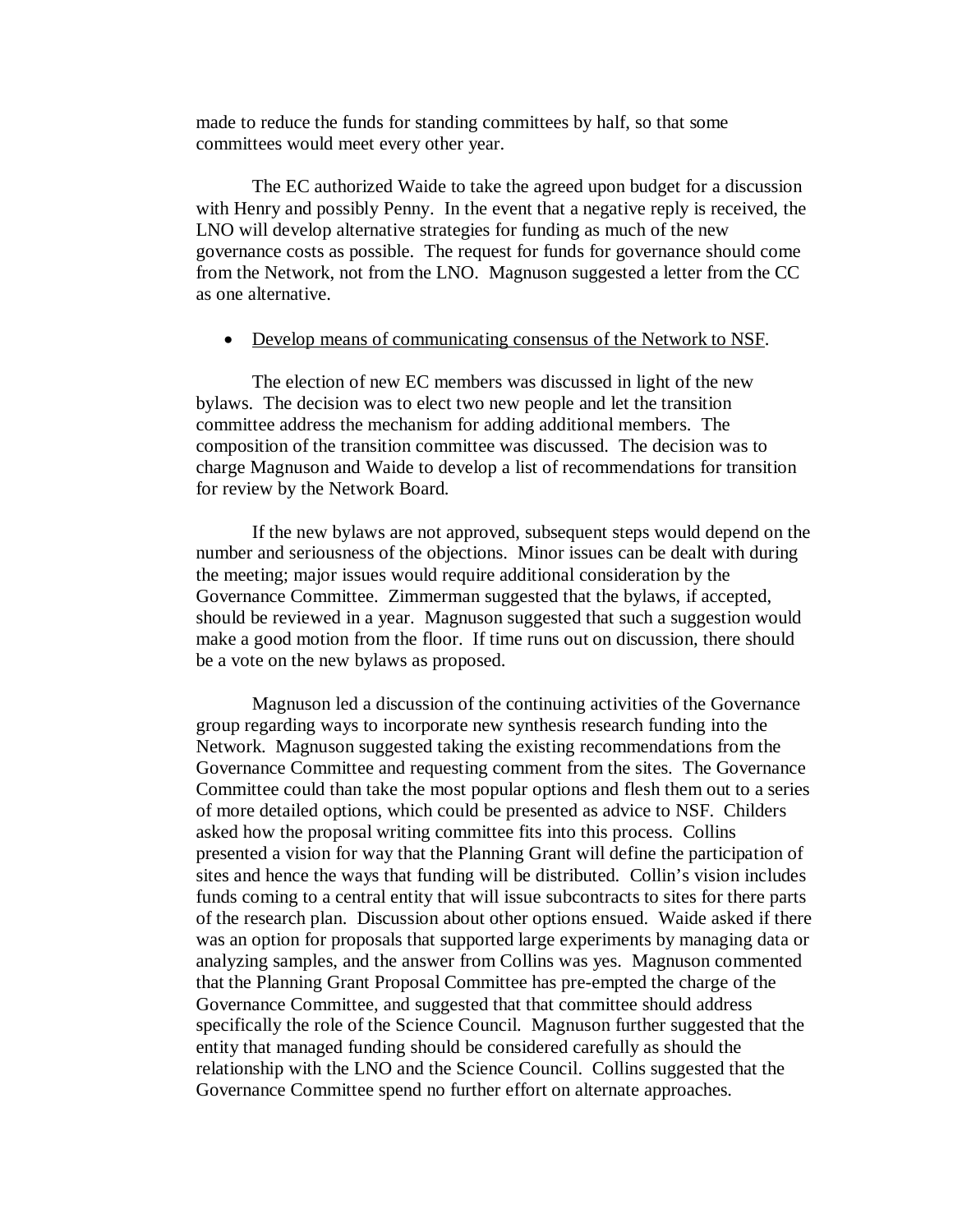Zimmerman pointed out that one of the goals of the Governance Committee in developing alternative strategies was to incorporate non-LTER entities in the management process.

- The Governance Committee should not pursue alternate approaches for implementing the funding mechanisms of the Planning grant.
- 6. Prepare for Planning Grant discussion; placeholder budgets for CI, Governance, Education, Research

Scott Collins discussed his plan for updating the CC on the Planning Grant progress. He gave a brief history of progress to date, focusing on the past and anticipated future involvement of the sites. He noted that there will be a meeting in July of site representatives to advance integrated projects. There will also be further discussions at the ASM

Scott indicated that Henry requested that the CyberInfrastructure budget be resubmitted with a stronger linage to the science plan. Apparently Jim Collins never saw the budget that was submitted despite the fact that he requested it.

The EC suggested a few points that should be included in the presentation to the CC.

Magnuson indicated that NTL had approached the request for ideas from Scott by developing a theoretical approach to pulse and press that would apply across sites. Scott indicated that the Conference Committee was already working on this approach. Magnuson expressed concern that the current approach would not catalyze cross site questions. He gave two examples of ideas that NTL scientists had developed in response to Scott's request. Further discussion focused on a possible confusion about the actual role of the ideas being developed by sites in the broader process.

Waide asked if there was need to create a placeholder budget for education. Scott indicated that this was desirable, but perhaps premature.

7. Additional strategic planning topics

NSF has hinted on several occasions that the planning process should include a variety of elements in addition to the science plan. Waide presented a list of possible topics that might be discussed by elements of the LTER Network. He commented that it would be prudent to be prepared to address perceptions that differ between NSF and the planning group. Magnuson suggested that some of the issues on the list needed to be addressed for submission to NSF as part of the strategic plan. There was a discussion about some of the items on the list.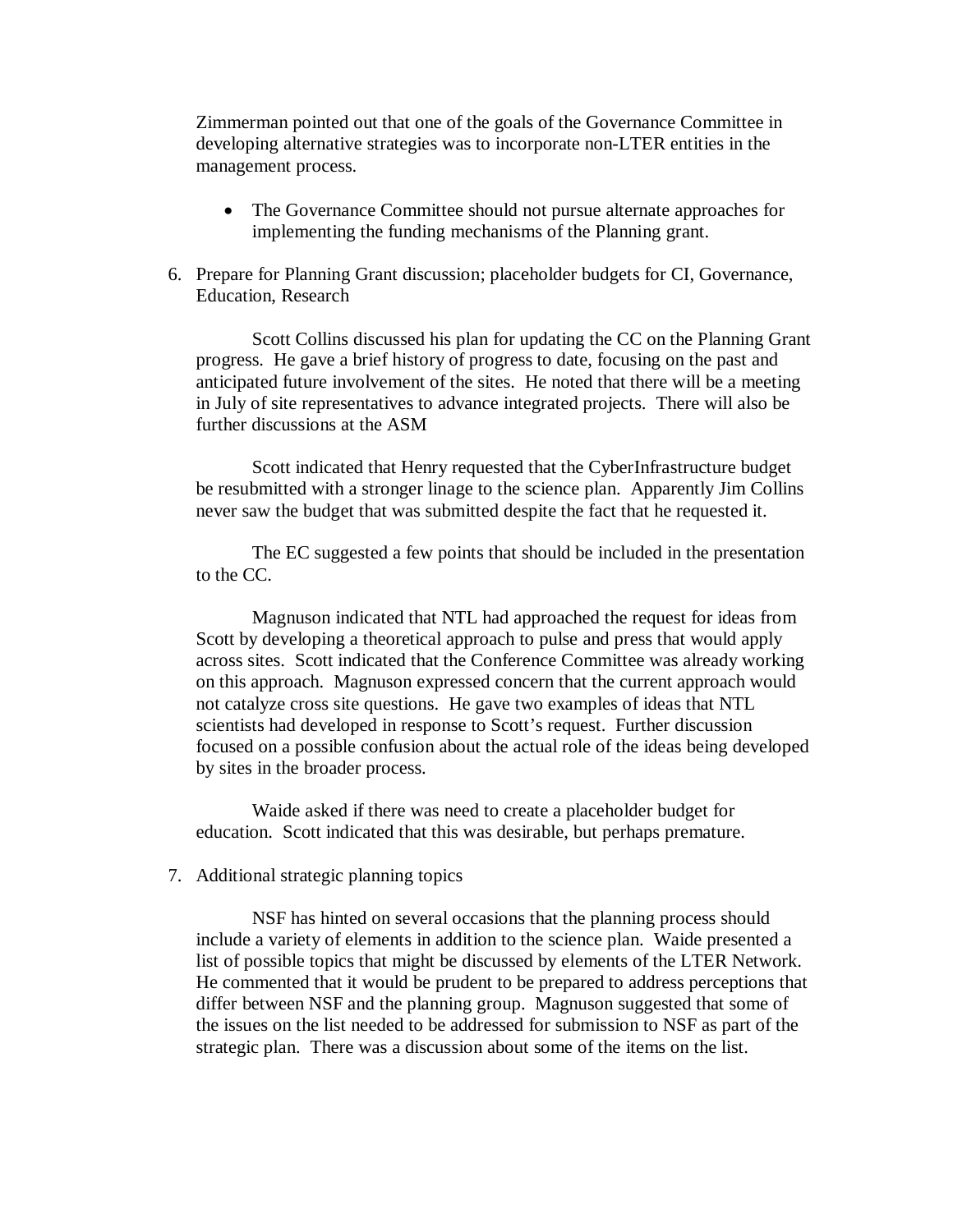• Scott will review the list to determine which items can be incorporated into the science plan.

Scott suggested that we initiate a discussion of the first two items on the list for a discussion with the CC. Scott will lead the discussion.

8. TRENDS questions and issues

Deb Peters gave a report on progress in the TRENDS project. Twentyfive LTER sites and 25 other sites have responded so far. The plan is to have the book 80% done by the ASM as well as a static web page. DEB gave a supplement to support some of the costs. There was a discussion of the structure of the book and web page. Charlene D'Avanzo has taken on the challenge of adding an educational component to the project. Waide pointed out that the suggestion from NSF to use CUAHSI tools for this project, which may be a forerunner of other requirements for standardization with other emerging networks. Additional resources will be needed to develop the dynamic web page. A question was raised about how much effort would contributed by the LNO towards the dynamic web page; Waide said he would ask James Brunt. There was a discussion of the need for a graphic artist who might be funded by spreading costs across the participating sites. An additional \$15-20,000 is the estimated cost for the graphic work.

9. Procedure for EC elections

The topic was discussed earlier in the meeting.

10. ASM issues or questions

Waide asked if there were any issues or problems with the plan for the ASM and the material submitted to sites. Waide requested the Conference Committee help to identify specific topics to discuss in working groups at the ASM

11. Topic and dates for 2007 mini-symposium

Magnuson suggested a theme that integrated social and natural sciences. Grove suggested that 5-7 good talks could be developed in this area. Peters suggested using the 5 questions in the Planning Grant as an organizing plan. Collins suggested climate change as a topic. Magnuson suggested biotic responses to climate change. The consensus was to focus on the 5 Planning Grant questions.

• Schedule the meeting for late February or early March.

12. Objectives of September EC and CC meetings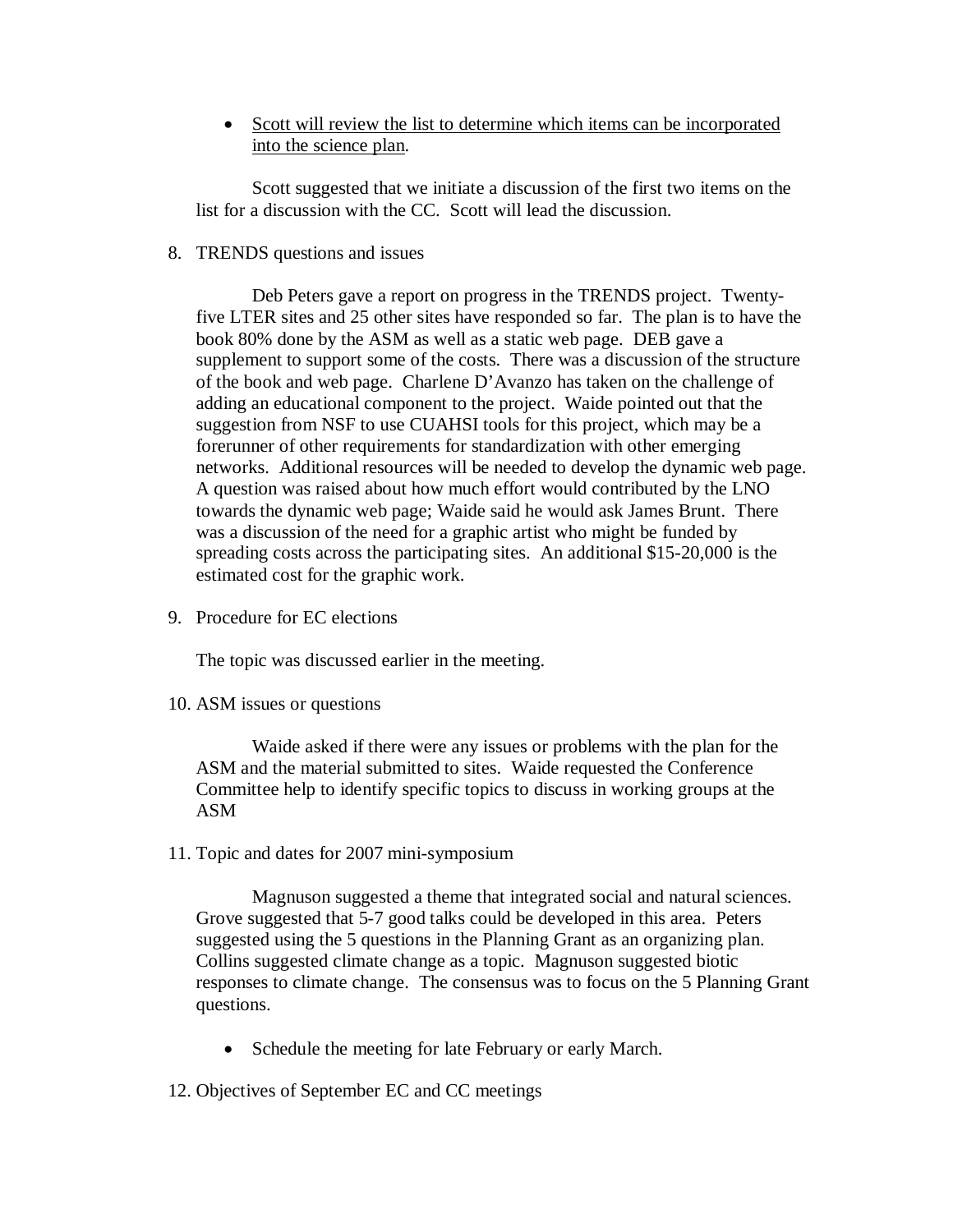It was decided that there was no need to determine the agenda as yet.

13. Update on the formation of the Long Term Agricultural Research Network

Peters indicated that there will be a meeting in August to discuss next steps for LTAR. Grove indicated that BES has provided a tour for some of the USDA organizing people. Magnuson suggested a letter of encouragement might be sent. There was general agreement that the available information was insufficient to determine a course of action. Waide suggested that LTER should propose questions to be raised at the workshop. There was a discussion of the relationship between LTER and LTAR sites. The decision was to continue to monitor LTAR development.

14. Waide research semester

Waide requested approval to take time outside the LNO to focus on synthesis projects. He proposed a three-month period from December 2006 to February 2007 as the first of four projects spread out over four years. A joint project with Magnuson on the history of LTER would be another possibility.

- The EC approved the request, and determined that CC approval was not required.
- 15. Funding scenario for the social sciences

There was a brief discussion of the ongoing discussion in Congress about NSF funding for social science.

16. Outgoing C members

John Magnuson offered the two outgoing EC members an opportunity to comment on their experiences and provide final suggestions to the EC.

John Hobbie raised three points:

- Action items of each meeting should be reviewed at the next meeting.
- The Executive Board should consider the value of additional synthetic publications that represent the LTER Network. Such publications would be useful for the next review of the Network. We should use the new Science Council and projects like the TRENDS book to generate products that reflect well on the LTER program. These products, such as the 2003 Bioscience issue, should be featured prominently on the LTER web page.
- There is a serious issue of the definition of "LTER data" that is used by NSF. NSF prefers a very broad definition that requires data even from failed experiments to be posted on the web. Collins agreed that this is a problem, to